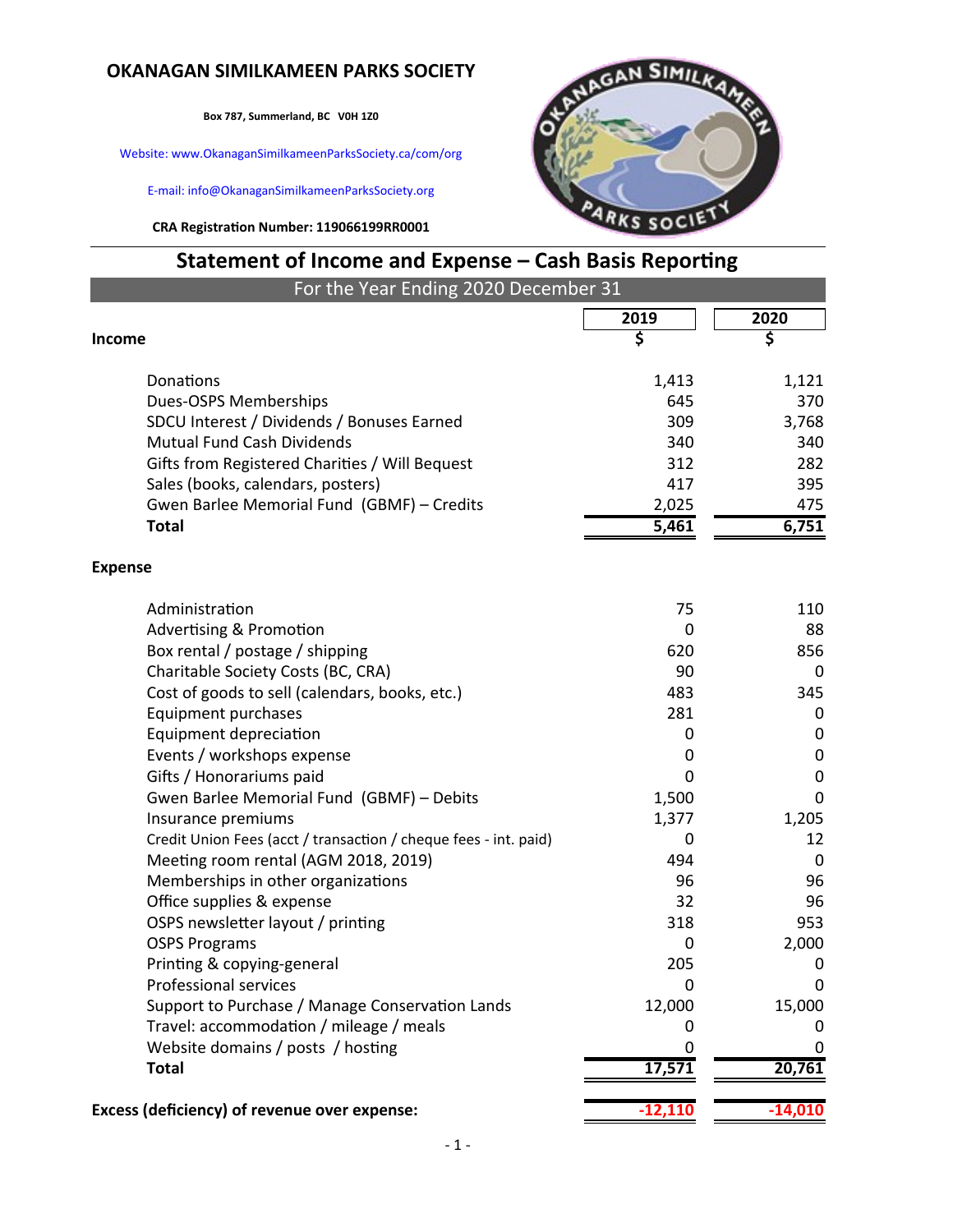### **OKANAGAN SIMILKAMEEN PARKS SOCIETY**

**Box 787, Summerland, BC V0H 1Z0**

Website: www.OkanaganSimilkameenParksSociety.ca/com/org

E-mail: info@OkanaganSimilkameenParksSociety.org

**CRA Registration Number: 119066199RR0001**



# **Statement of Assets and Liabilities – Cash Basis Reporting**

For the Year Ending 2020 December 31

| <b>Assets</b>                                  | 2020        |
|------------------------------------------------|-------------|
| Summerland & District Credit Union             | \$          |
| Chequing account                               | 9,668       |
| Savings                                        | 27,678      |
| Term deposits                                  | 117,468     |
| CU members equity shares                       | 61          |
| Accounts receivable                            | 0           |
| Equipment (at depreciated value)               | $\Omega$    |
| Inventory (books, printed materials)           | $\Omega$    |
| Investments - mutual fund, value on 2020-12-31 | 3,743       |
| <b>Total</b>                                   | 158,619     |
| <b>Liabilities</b>                             |             |
| Cheques outstanding (cash basis)               | 0           |
| Accounts payable (cash basis)                  | 0           |
| <b>Total</b>                                   | $\mathbf 0$ |
| <b>Assets Minus Liabilities</b>                | 158,619     |
| <b>Opening Equity</b>                          | 169,454     |
| Gain (Loss) in Net Worth                       | $-14,010$   |
| <b>Members Equity</b>                          | 155,444     |
|                                                |             |

#### **Regarding: Review of accounting records for 2019 (Cash Basis Reporting)**

 I have reviewed the records, cheque stubs, invoices, receipts and mutual fund report for the year end and the journal record. I have found they agree with the year-end Credit Union Statements, taking into account project commitments and cheques outstanding I respectfully submit to the Board of Directors that the financial records of the Society are accurate sound and are being handled in accord with standard accounting principles.

Respectfully submitted,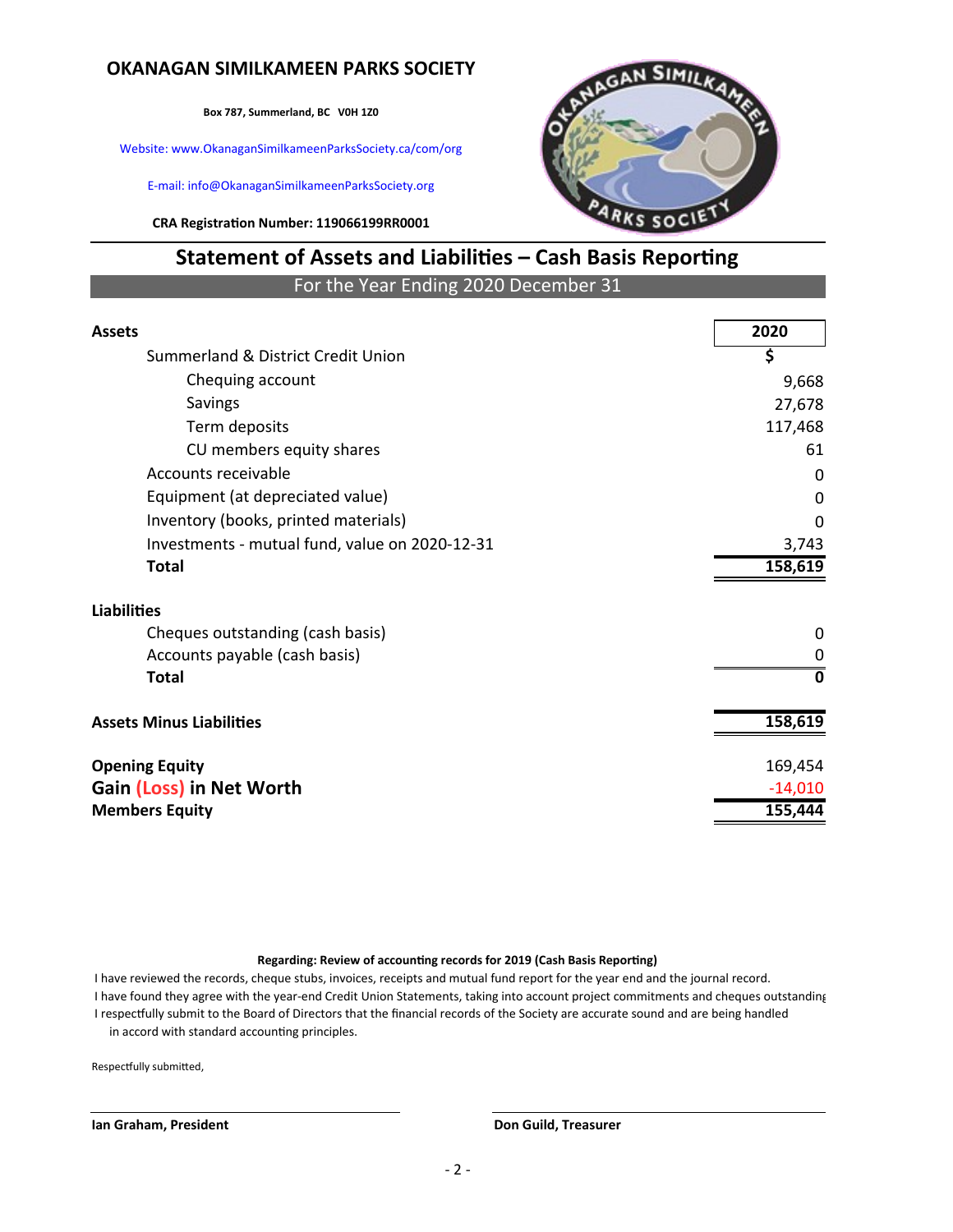### **OKANAGAN SIMILKAMEEN PARKS SOCIETY**

**Box 787, Summerland, BC V0H 1Z0**

Website: www.OkanaganSimilkameenParksSociety.ca/com/org

E-mail: info@OkanaganSimilkameenParksSociety.org

**CRA Registration Number: 119066199RR0001**



|                | <b>Projects and Support Funds for 2020</b>                                           |           |
|----------------|--------------------------------------------------------------------------------------|-----------|
|                | For the Year Ending 2020 December 31                                                 |           |
|                |                                                                                      |           |
| 1              | Nature Conservancy of Canada (NCC)) Land Acquisition - Sage & Sparrow Expansion      | 15,000.00 |
| $\overline{2}$ | OSPS Project - Video of the logging impacts around the Brent Mountain Protected Area | 2,000.00  |
|                |                                                                                      |           |

**3**

**4**

**5**

**Total 17,000.00** 

- 3 -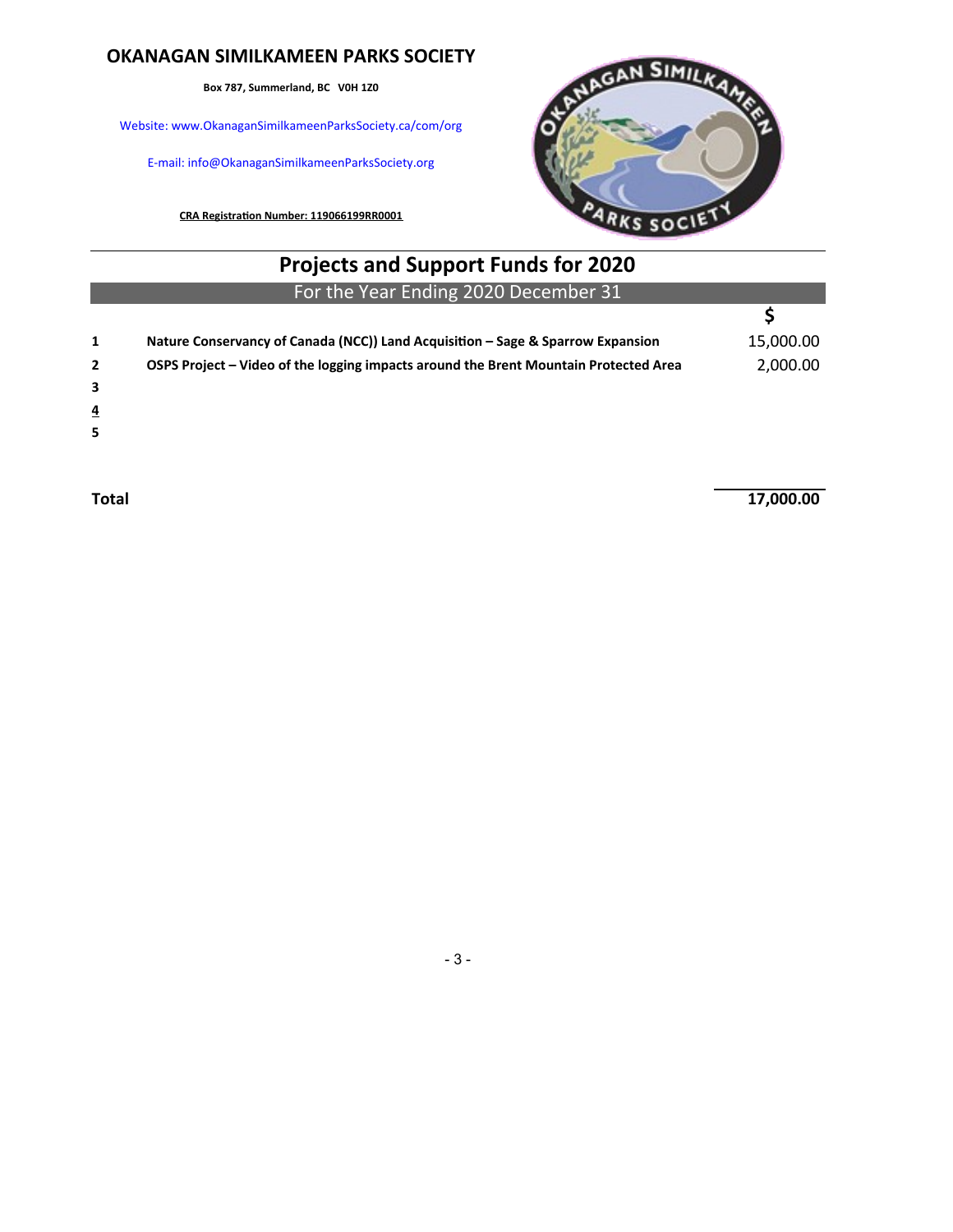## **2019 OKANAGAN SIMILKAMEEN PARKS SOCIETY FINANCIAL TR**

|                | <b>DATE</b>                 | <b>TOTAL AMOUNT</b> | <b>COMMENTS</b>                     | <b>CHEQUE</b>           | <b>CU SHARES</b> |
|----------------|-----------------------------|---------------------|-------------------------------------|-------------------------|------------------|
|                |                             |                     |                                     | <b>Chequing Acct</b>    | <b>Eqty Shrs</b> |
|                |                             |                     | >> TOTALS >>                        |                         |                  |
|                | 0 2019-01-05                | $-635.00$           | Chq 322 Dated 2018-12-31            | $-635.00$               |                  |
| >>             | 2019-01-01                  |                     | <b>OPENING BALANCE</b>              | 11,147.29               | 57.00            |
| 1 <sup>1</sup> | 2019-01-03                  | 365.00              | Deposit #1                          | 11,512.29               |                  |
| 3 <sup>1</sup> | 2019-01-11                  | 48.00               | <b>Donation-Canada Helps</b>        | 11,560.29               |                  |
| 4              | 2019-01-22                  | 172.00              | <b>Term Deposit Int Bonus</b>       | 11,732.29               |                  |
| 5              | 2019-01-22                  | 2.00                | <b>Equity Shares Dividend</b>       | V                       | 59.00            |
| 6              | 2019-01-31                  | 0.02                | Savings Plan 24 Int #1              | V                       |                  |
| 7              | 2019-01-22                  | 3.00                | Term Saver 535 Int Bonus #1         | V                       |                  |
| 8              | 2019-01-31                  | 3.62                | Term Saver 535 Int #1               | V                       |                  |
|                |                             |                     |                                     |                         |                  |
|                | 9 2019-02-01                | $-494.01$           | Chq 323 Dated 2019-01-31            | 11,238.28               |                  |
|                | 10 2019-02-01               | 28.35               | Clarington Fund (CF) Dividend #1    | 11,266.63               |                  |
|                | 11 2019-02-28               | 0.02                | Savings Plan 24 Int #2              | V                       |                  |
|                | 12 2019-02-28               | 3.27                | Term Saver 535 Int #2               | V                       |                  |
|                | 13 2019-02-22               | 753.25              | TD 1218452 Int                      | $\vee$                  |                  |
|                |                             |                     |                                     |                         |                  |
|                | 14 2019-03-01               | 28.35               | Clarington Fund (CF) Dividend #2    | 11,294.98               |                  |
|                | 15 2019-03-05               | $-111.73$           | Chq 324 Dated 2019-03-04            | 11,183.25               |                  |
|                | 16 2019-03-05               | $-1,500.00$         | Chq 325 Dated 2019-03-04            | 9,683.25                |                  |
|                | 17 2019-03-07               | 52,701.21           | TD-1218452 Reinvest into TD-1351816 | 62,384.46               |                  |
|                | 18 2019-03-07               | $-52,701.21$        | TD-1351816 Withdrawal Transfer      | 9,683.25                |                  |
|                | 19 2019-03-07               | 734.39              | Deposit #2                          | 10,417.64               |                  |
|                | 20 2019-03-18               | 771.75              | Deposit #3                          | 11,189.39               |                  |
|                | 21 2019-03-20               | 770.56              | TD 1254358 Int                      | V                       |                  |
|                | 22 <mark> 2019-03-21</mark> | $-52,282.27$        | TD 1254358 Reinvest into TD-1353317 | $\overline{\mathsf{V}}$ |                  |
|                | 23 <mark> 2019-03-21</mark> | 52,282.27           | TD-1353317 Withdrawal Transfer      | $\overline{\mathsf{V}}$ |                  |
|                | 24 2019-03-21               | 796.04              | TD 1254341 Int                      | $\vee$                  |                  |
|                | 25 2019-03-21               | 8.36                | Clarington Fund (CF) Dividend #3    | 11,197.75               |                  |
|                | 26 2019-03-31               | 0.02                | Savings Plan 24 Int #3              | $\overline{\mathsf{V}}$ |                  |
|                | 27 2019-03-31               | 3.63                | Term Saver 535 Int #3               | $\overline{\mathsf{V}}$ |                  |
|                |                             |                     |                                     |                         |                  |
|                | 28 2019-04-01               | 28.35               | Clarington Fund (CF) Dividend #4    | 11,226.10               |                  |
|                | 29 2019-04-02               | $-608.42$           | Chq 326 Dated 2019-04-01            | 10,617.68               |                  |
|                | 30 2019-04-19               | $-96.00$            | Chq 327 Dated 2019-04-18            | 10,521.68               |                  |
|                | 31 2019-04-30               | 220.00              | Deposit #4                          | 10,741.68               |                  |
|                | 32 2019-04-30               | 0.02                | Savings Plan 24 Int #4              | V                       |                  |
|                | 33 2019-04-30               | 3.51                | Term Saver 535 Int #4               | V                       |                  |
|                |                             |                     |                                     |                         |                  |
|                | 34 2019-05-01               | 28.35               | Clarington Fund (CF) Dividend #5    | 10,770.03               |                  |
|                | 35 2019-05-31               | 0.02                | Savings Plan 24 Int #5              | V                       |                  |
|                | 36 2019-05-31               | 3.63                | Term Saver 535 Int #5               | V                       |                  |
|                |                             |                     |                                     |                         |                  |
|                | 37 2019-06-01               | 28.35               | Clarington Fund (CF) Dividend #6    | 10,798.38               |                  |
|                | 38 2019-06-11               | $-94.50$            | Chq 328 Dated 2019-06-10            | 10,703.88               |                  |
|                | 39 2019-06-18               | $-23.51$            | Chq 326 Dated 2019-06-17            | 10,680.37               |                  |
|                | 40 2019-06-30               | 0.02                | Savings Plan 24 Int #6              | V                       |                  |
|                | 41 2019-06-30               | 3.52                | Term Saver 535 Int #6               | V                       |                  |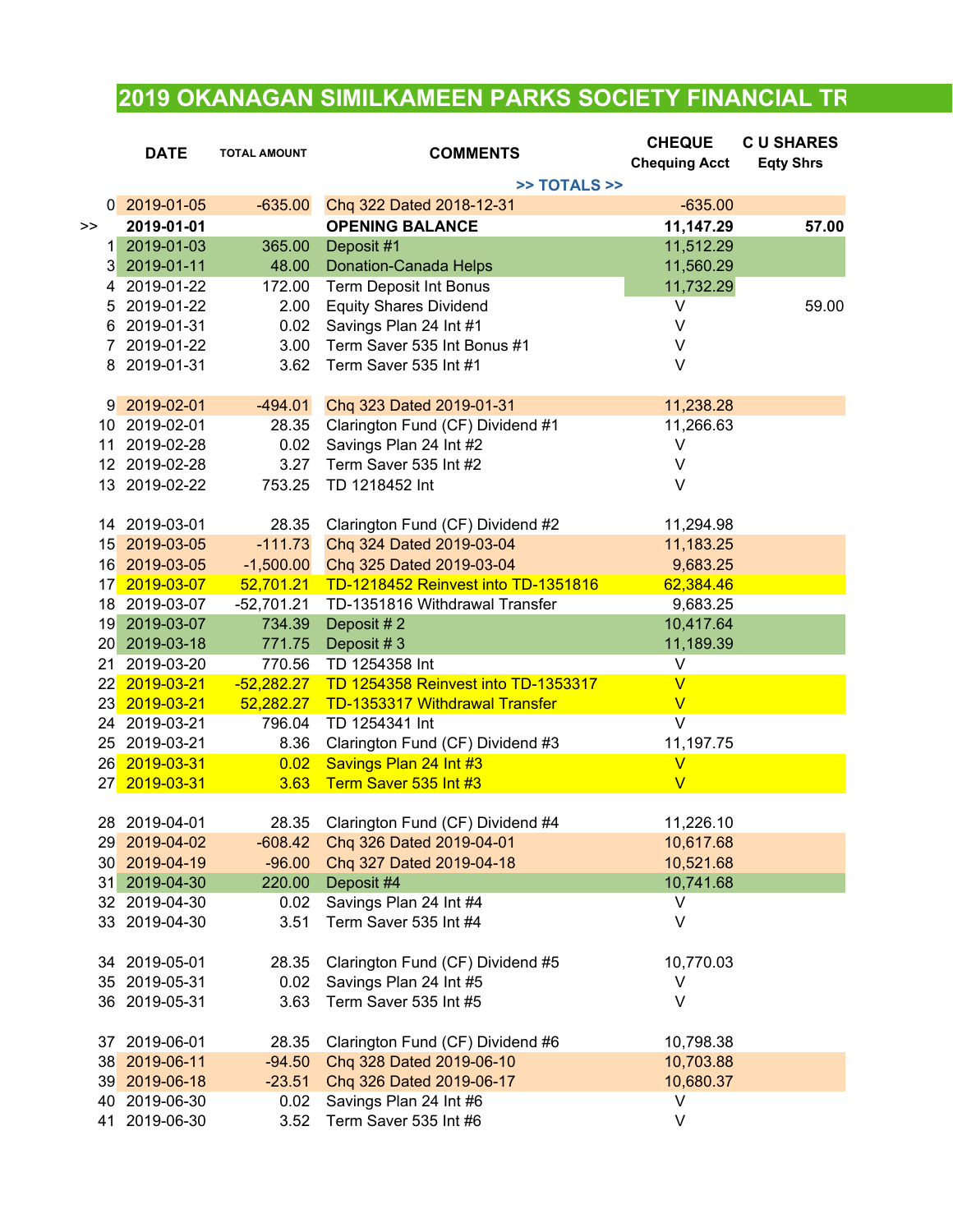| 42 2019-07-02 | 28.35       | Clarington Fund (CF) Dividend #7                            | 10,708.72               |  |
|---------------|-------------|-------------------------------------------------------------|-------------------------|--|
| 43 2019-07-09 | $-187.00$   | Chq 331 Dated 2019-07-08                                    | 10,521.72               |  |
| 44 2019-07-16 | $-371.35$   | Chq 332 Dated 2019-07-15                                    | 10,150.37               |  |
| 45 2019-07-16 | $-74.80$    | Chq 330 Dated 2019-07-15                                    | 10,075.57               |  |
| 46 2019-07-31 | 0.02        | Savings Plan 24 Int #7                                      | V                       |  |
| 47 2019-07-31 | 3.64        | Term Saver 535 Int #7                                       | V                       |  |
|               |             |                                                             |                         |  |
| 48 2019-08-01 | 28.35       | Clarington Fund (CF) Dividend #8                            | 10,103.92               |  |
| 49 2019-08-06 | 100.00      | Deposit #5                                                  | 10,203.92               |  |
| 50 2019-08-30 | 660.57      | TD 1351816 Int                                              | $\sf V$                 |  |
| 51 2019-08-31 | 0.02        | Savings Plan 24 Int #8                                      | $\vee$                  |  |
| 52 2019-08-31 | 3.64        | Term Saver 535 Int #8                                       | $\vee$                  |  |
|               |             |                                                             |                         |  |
| 53 2019-09-03 | 28.35       | Clarington Fund (CF) Dividend #9                            | 10,232.27               |  |
| 54 2019-09-30 | 0.02        | Savings Plan 24 Int #9                                      | V                       |  |
| 55 2019-09-30 | 3.52        | Term Saver 535 Int #9                                       | $\vee$                  |  |
|               |             |                                                             |                         |  |
| 56 2019-10-01 | 28.35       | Clarington Fund (CF) Dividend #10                           | 10,260.62               |  |
| 57 2019-10-10 | 0.01        | Savings Plan 24 Int #10                                     | $\overline{V}$          |  |
| 58 2019-10-10 | $-257.80$   | Transfer Plan 24 Acct to Term Saver 525                     | $\overline{\mathsf{V}}$ |  |
| 59 2019-10-11 | 171.00      | Deposit #6                                                  | 10,431.62               |  |
| 60 2019-10-12 | $-242.55$   | Chq 333 Dated 2019-00-11                                    | 10,189.07               |  |
| 61 2019-10-31 | 3.77        | Term Saver 535 Int #10                                      | V                       |  |
|               |             |                                                             |                         |  |
| 62 2019-11-01 | 28.35       | Clarington Fund (CF) Dividend #11                           | 10,217.42               |  |
| 63 2019-11-02 | 119.19      | TD 529420 Int                                               | V                       |  |
| 64 2019-11-16 | $-483.05$   | Chq 334 Dated 2019-11-15                                    | 9,734.37                |  |
| 65 2019-11-30 | 3.70        | Term Saver 535 Int #11                                      | $\vee$                  |  |
| 66 2019-12-02 | 28.35       |                                                             | 9,762.72                |  |
| 67 2019-12-07 | 377.00      | Clarington Fund (CF) Dividend #12<br>Deposit #7             | 10,139.72               |  |
|               |             |                                                             |                         |  |
| 68 2019-12-10 | $-94.50$    | Chq 335 Dated 2019-11-15                                    | 10,045.22               |  |
| 69 2019-12-24 | $-1,190.00$ | Chq 336 Dated 2019-11-15                                    | 8,855.22                |  |
| 70 2019-12-30 | 28.36       | Clarington Fund (CF) Dividend #13<br>Term Saver 535 Int #12 | 8,883.58<br>$\vee$      |  |
| 71 2019-12-31 | 3.82        |                                                             |                         |  |

**Date Amount Description Chequing Acct Eqty Shrs**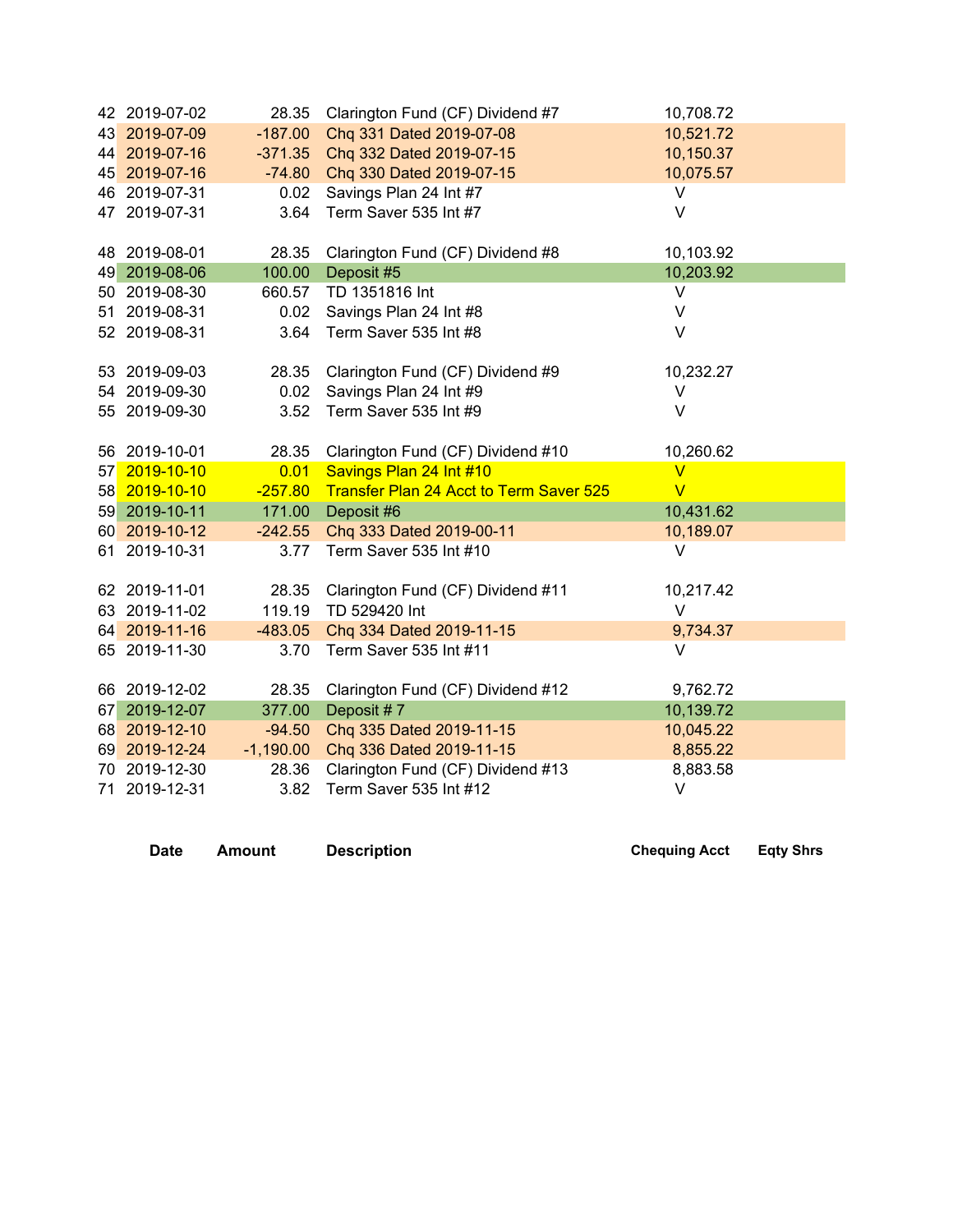| <b>TERM DEPOSITS</b><br>TD-1218452<br>TD-1254358<br>TD-529420<br>TD-1254341<br>TD-1351816<br>9,535.39<br>51,947.96<br>51,511.71<br>51,357.64<br>52,701.21<br>52,701.21<br>52,282.27<br>.00<br>52,153.68 | Term Svr 525<br>5,326.84<br>5,329.84<br>5,333.46 | <b>SAVINGS</b><br>Svg-Plan 24<br>257.61<br>257.63                                                                                                      |
|---------------------------------------------------------------------------------------------------------------------------------------------------------------------------------------------------------|--------------------------------------------------|--------------------------------------------------------------------------------------------------------------------------------------------------------|
|                                                                                                                                                                                                         |                                                  |                                                                                                                                                        |
|                                                                                                                                                                                                         |                                                  |                                                                                                                                                        |
|                                                                                                                                                                                                         |                                                  |                                                                                                                                                        |
|                                                                                                                                                                                                         |                                                  |                                                                                                                                                        |
|                                                                                                                                                                                                         |                                                  |                                                                                                                                                        |
|                                                                                                                                                                                                         |                                                  |                                                                                                                                                        |
|                                                                                                                                                                                                         | 5,336.73                                         | 257.65                                                                                                                                                 |
|                                                                                                                                                                                                         |                                                  |                                                                                                                                                        |
|                                                                                                                                                                                                         |                                                  |                                                                                                                                                        |
|                                                                                                                                                                                                         |                                                  |                                                                                                                                                        |
|                                                                                                                                                                                                         |                                                  |                                                                                                                                                        |
|                                                                                                                                                                                                         |                                                  |                                                                                                                                                        |
|                                                                                                                                                                                                         |                                                  | 257.67                                                                                                                                                 |
|                                                                                                                                                                                                         | 5,340.36                                         | $\mathcal{L}(\mathcal{L})$ and $\mathcal{L}(\mathcal{L})$ and $\mathcal{L}(\mathcal{L})$ and $\mathcal{L}(\mathcal{L})$ and $\mathcal{L}(\mathcal{L})$ |
|                                                                                                                                                                                                         |                                                  |                                                                                                                                                        |
|                                                                                                                                                                                                         |                                                  | 257.69                                                                                                                                                 |
|                                                                                                                                                                                                         | 5,343.87                                         |                                                                                                                                                        |
|                                                                                                                                                                                                         |                                                  | 257.71                                                                                                                                                 |
|                                                                                                                                                                                                         |                                                  |                                                                                                                                                        |
|                                                                                                                                                                                                         | 5,347.50                                         |                                                                                                                                                        |
| 5,351.02                                                                                                                                                                                                |                                                  |                                                                                                                                                        |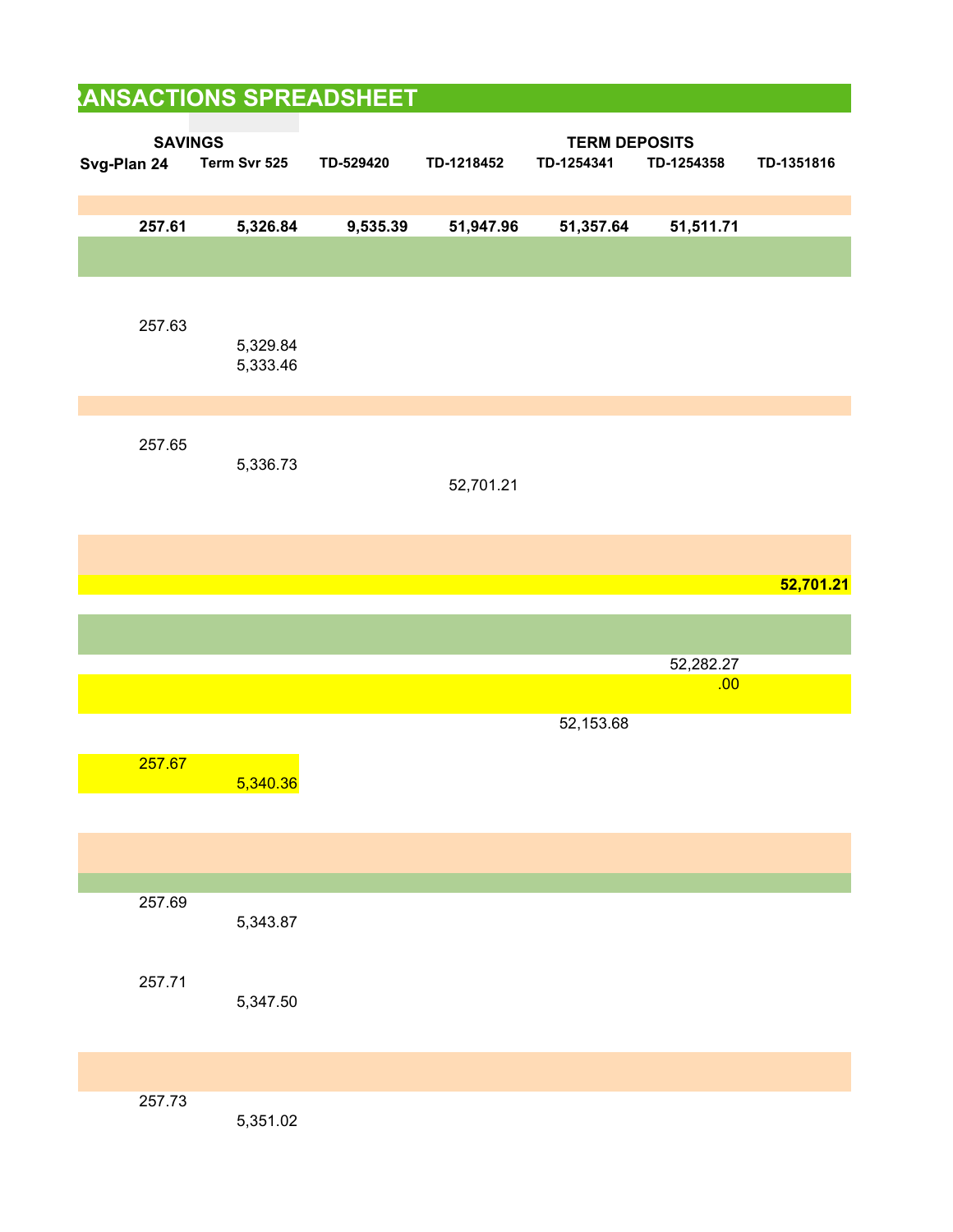| 257.75      | 5,354.66     |           |            |            |            |            |
|-------------|--------------|-----------|------------|------------|------------|------------|
|             |              |           |            |            |            |            |
| 257.77      | 5,358.30     |           |            |            |            | 53,361.78  |
| 257.79      | 5,361.82     |           |            |            |            |            |
| 257.80      |              |           |            |            |            |            |
| .00         | 5,619.62     |           |            |            |            |            |
|             |              |           |            |            |            |            |
|             | 5,623.39     |           |            |            |            |            |
|             | 5,651.74     | 9,654.58  |            |            |            |            |
|             | 5,140.34     |           |            |            |            |            |
|             | 5,627.09     |           |            |            |            |            |
|             |              |           |            |            |            |            |
|             |              |           |            |            |            |            |
|             | 5,630.91     |           |            |            |            |            |
| Svg-Plan 24 | Term Svr 525 | TD-529420 | TD-1218452 | TD-1254341 | TD-1254358 | TD-1351816 |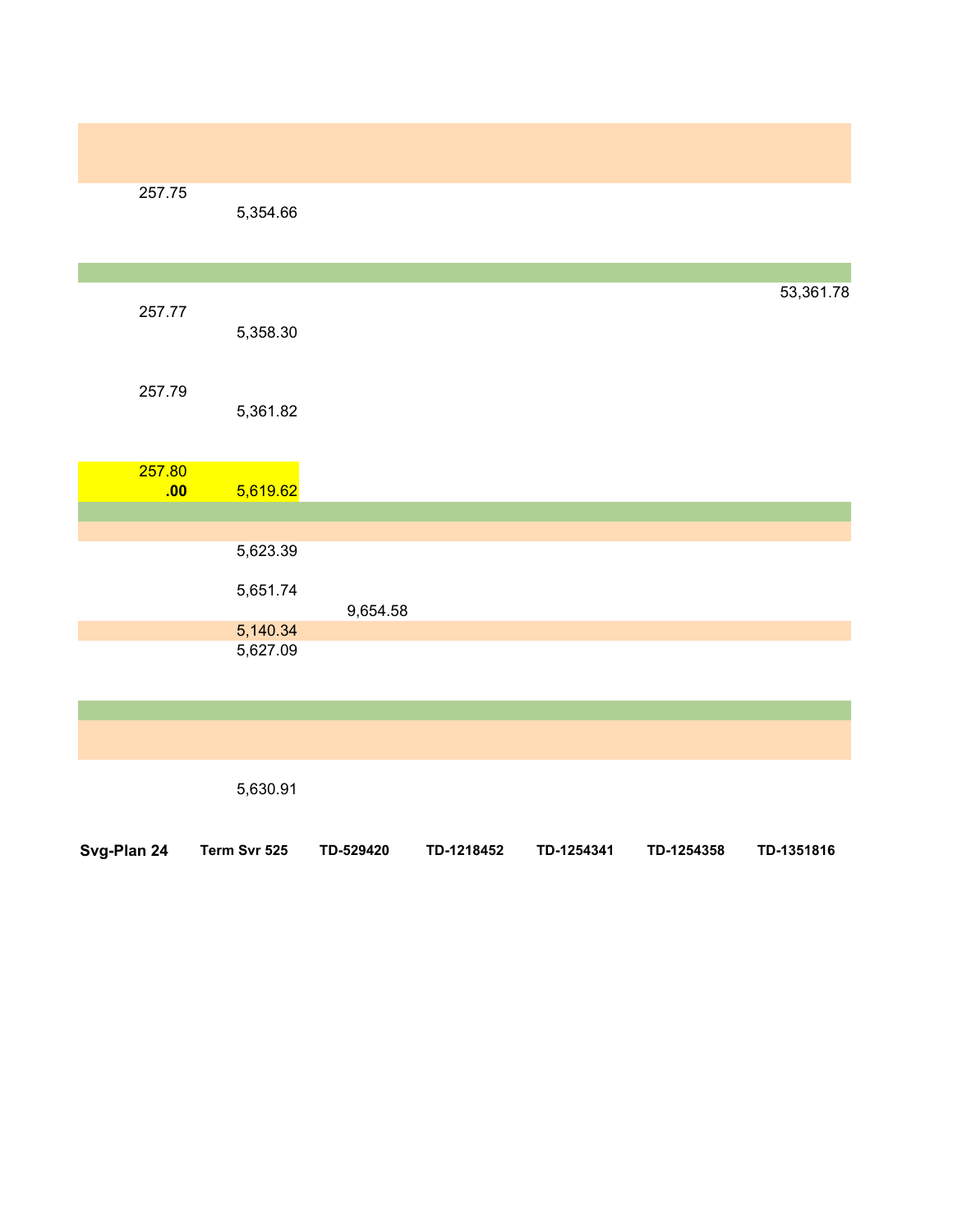|            |        |                                                                    |        | <b>INCOME</b> |     |                     |
|------------|--------|--------------------------------------------------------------------|--------|---------------|-----|---------------------|
| TD-1353317 |        | <b>Dntns-Rcpt Dntns-No Rcpt Memberships SDCU Income M-F Dvdnds</b> |        |               |     | <b>Dntns-N Prft</b> |
|            | 845    | 49.75                                                              | 310.00 | .00           | .00 | .00                 |
|            |        |                                                                    |        |               |     |                     |
|            |        |                                                                    |        |               |     |                     |
|            | 80.00  | 10.00                                                              | 75.00  |               |     |                     |
|            | 48.00  |                                                                    |        |               |     |                     |
|            |        |                                                                    |        |               |     |                     |
|            |        |                                                                    |        |               |     |                     |
|            |        |                                                                    |        |               |     |                     |
|            |        |                                                                    |        |               |     |                     |
|            |        |                                                                    |        |               |     |                     |
|            |        |                                                                    |        |               |     |                     |
|            |        |                                                                    |        |               |     |                     |
|            |        |                                                                    |        |               |     |                     |
|            |        |                                                                    |        |               |     |                     |
|            |        |                                                                    |        |               |     |                     |
|            |        |                                                                    |        |               |     |                     |
|            |        |                                                                    |        |               |     |                     |
|            |        |                                                                    |        |               |     |                     |
|            |        |                                                                    |        |               |     |                     |
|            |        |                                                                    |        |               |     |                     |
|            | 562.00 | 39.75                                                              | 170.00 |               |     |                     |
|            |        |                                                                    |        |               |     |                     |
| 52,282.27  |        |                                                                    |        |               |     |                     |
|            |        |                                                                    |        |               |     |                     |
|            |        |                                                                    |        |               |     |                     |
|            |        |                                                                    |        |               |     |                     |
|            |        |                                                                    |        |               |     |                     |
|            |        |                                                                    |        |               |     |                     |
|            |        |                                                                    |        |               |     |                     |
|            |        |                                                                    |        |               |     |                     |
|            | 155.00 |                                                                    | 65.00  |               |     |                     |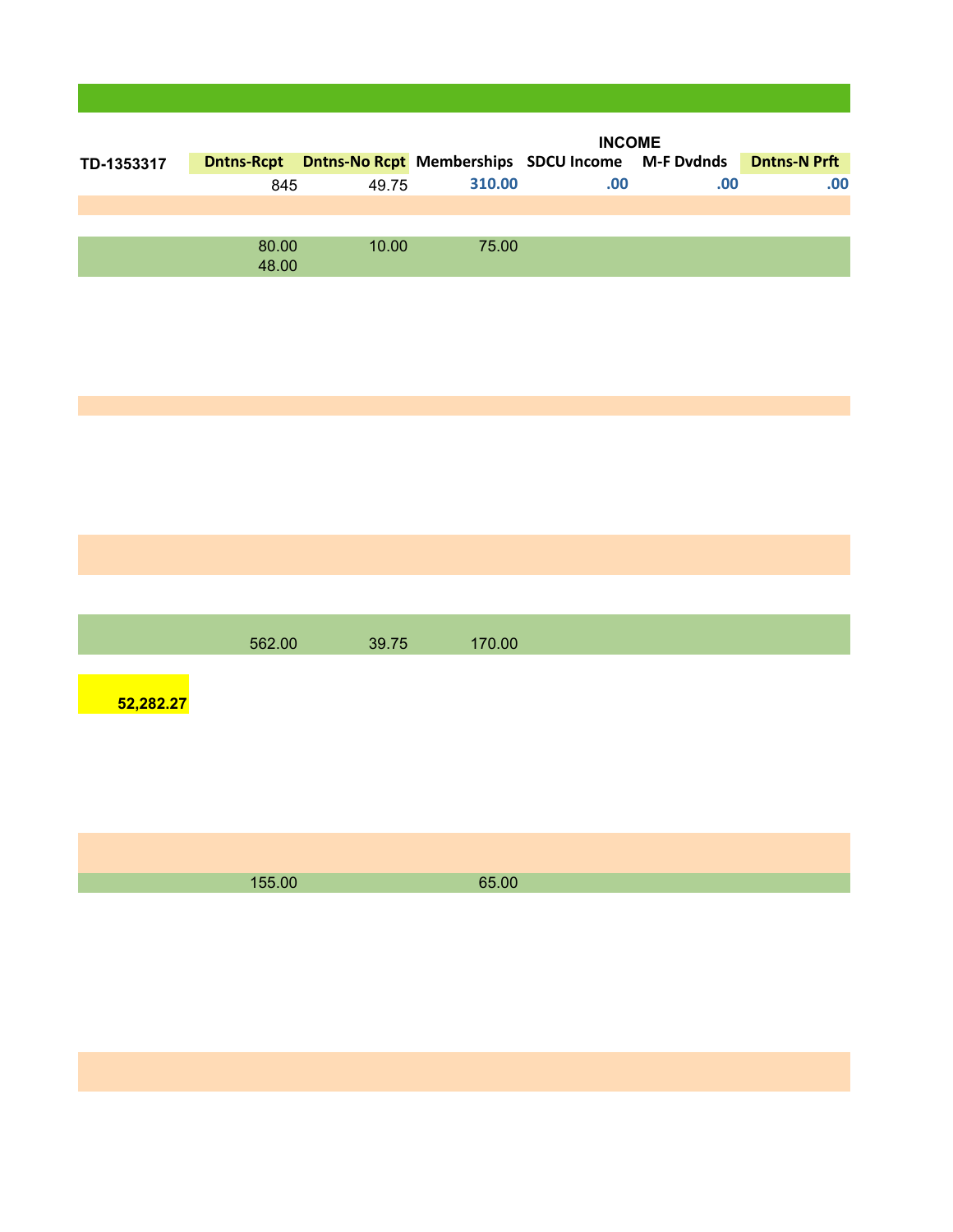

**TD-1353317 Dntns-Rcpt Dntns-No Rcpt Memberships SDCU Income M-F Dvdnds Dntns-N Prft**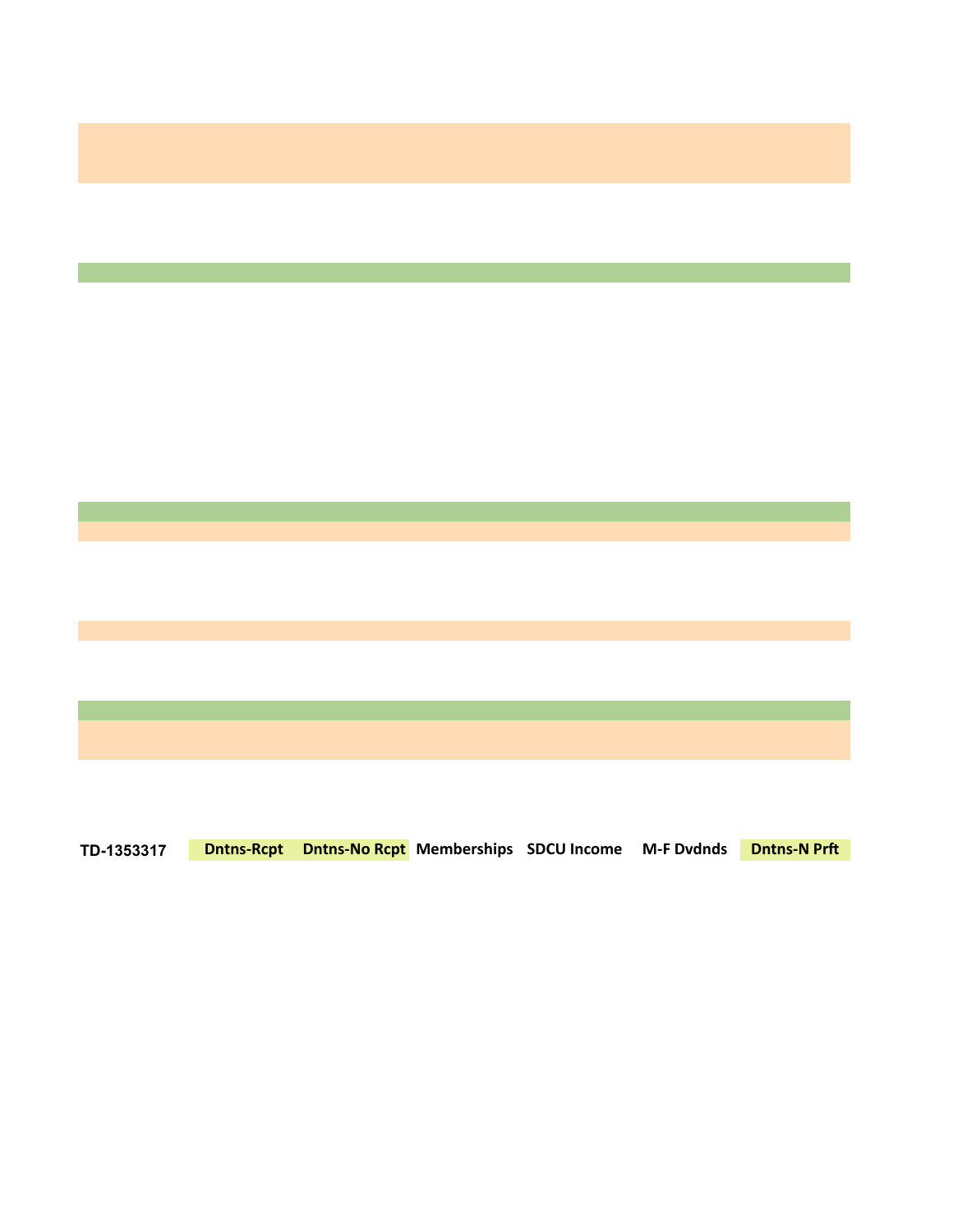| Goods Sold 3arlee Mem Fnd SUM-INCOME |      |                  | Admin |     | <b>Advert-Prom</b> | Post-Ship |
|--------------------------------------|------|------------------|-------|-----|--------------------|-----------|
| 200.00                               | .00. | 1,404.75         |       | .00 | .00                | .00       |
|                                      |      |                  |       |     |                    |           |
|                                      |      |                  |       |     |                    |           |
| 200.00                               |      | 365.00<br>48.00  |       |     |                    |           |
|                                      |      |                  |       |     |                    |           |
|                                      |      |                  |       |     |                    |           |
|                                      |      |                  |       |     |                    |           |
|                                      |      |                  |       |     |                    |           |
|                                      |      |                  |       |     |                    |           |
|                                      |      |                  |       |     |                    |           |
|                                      |      |                  |       |     |                    |           |
|                                      |      |                  |       |     |                    |           |
|                                      |      |                  |       |     |                    |           |
|                                      |      |                  |       |     |                    |           |
|                                      |      |                  |       |     |                    |           |
|                                      |      |                  |       |     |                    |           |
|                                      |      |                  |       |     |                    |           |
|                                      |      | .00 <sub>1</sub> |       |     |                    |           |
|                                      |      | 771.75           |       |     |                    |           |
|                                      |      |                  |       |     |                    |           |
|                                      |      |                  |       |     |                    |           |
|                                      |      |                  |       |     |                    |           |
|                                      |      |                  |       |     |                    |           |
|                                      |      |                  |       |     |                    |           |
|                                      |      |                  |       |     |                    |           |
|                                      |      |                  |       |     |                    |           |
|                                      |      |                  |       |     |                    |           |
|                                      |      | 220.00           |       |     |                    |           |
|                                      |      |                  |       |     |                    |           |
|                                      |      |                  |       |     |                    |           |
|                                      |      |                  |       |     |                    |           |
|                                      |      |                  |       |     |                    |           |
|                                      |      |                  |       |     |                    |           |
|                                      |      |                  |       |     |                    |           |
|                                      |      |                  |       |     |                    |           |
|                                      |      |                  |       |     |                    |           |
|                                      |      |                  |       |     |                    |           |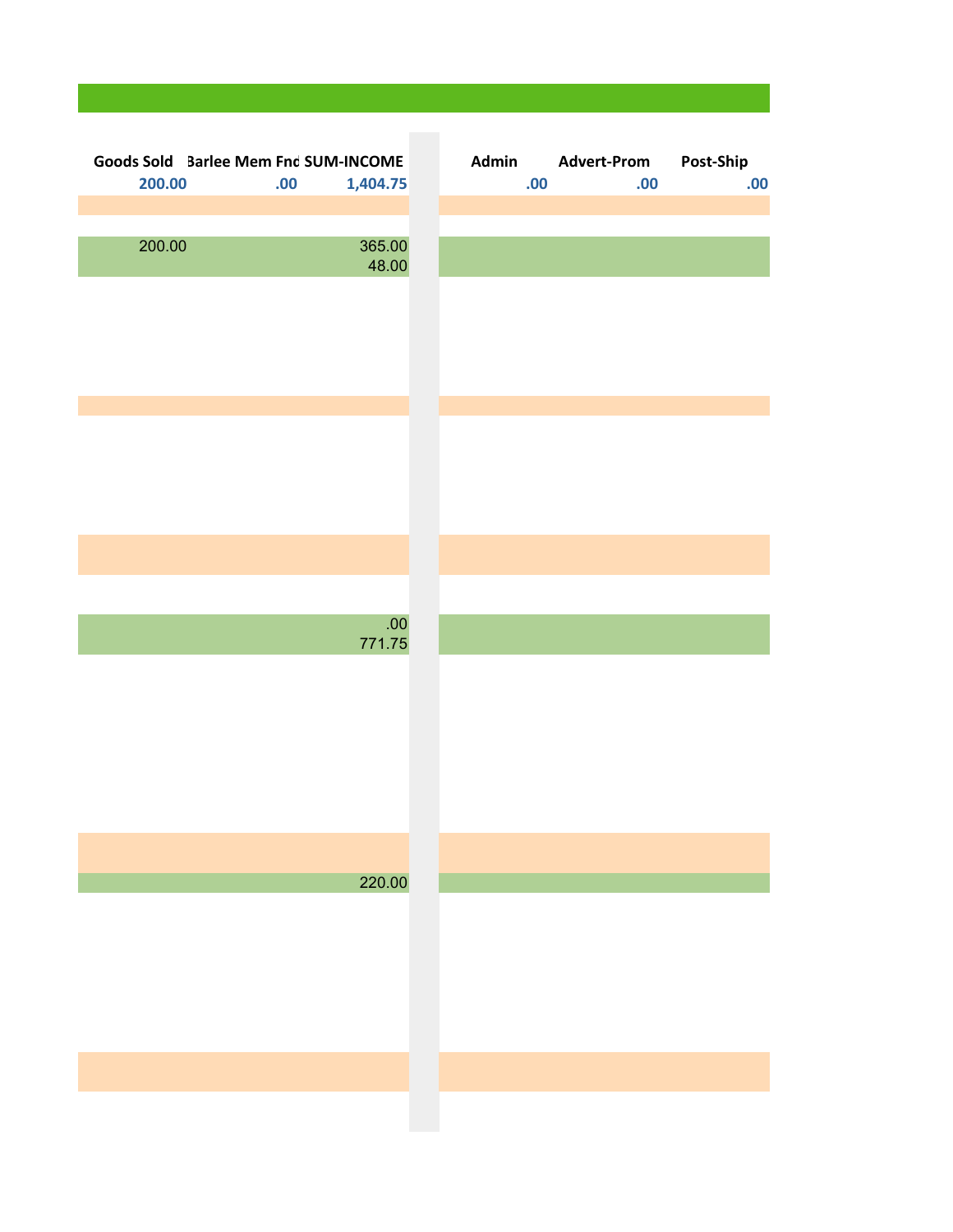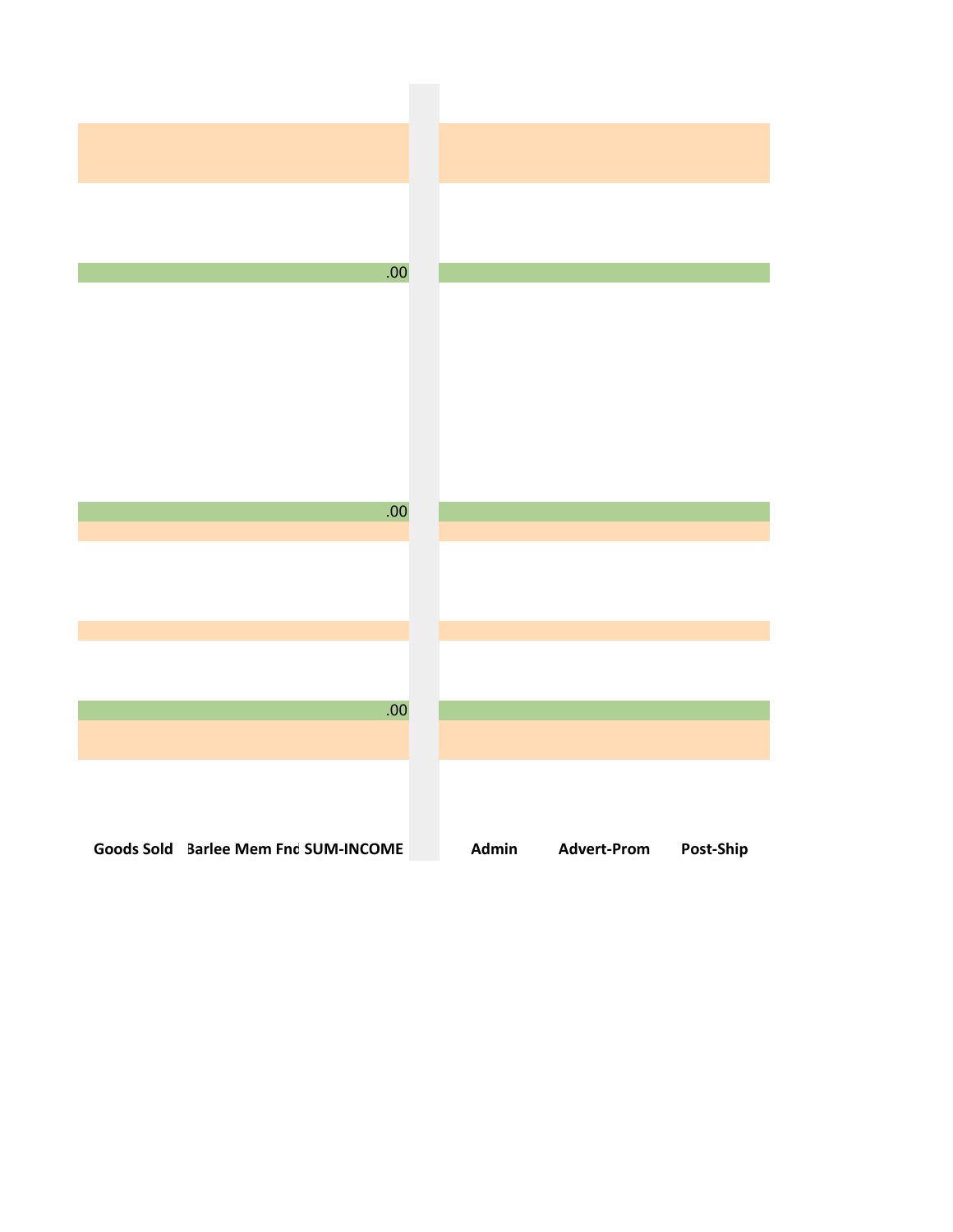| Society Costs to sell (calendar Equipment Equip Dprctn Events arlee Mem Expr |     |     |      |     |      | Insurance |
|------------------------------------------------------------------------------|-----|-----|------|-----|------|-----------|
| .00.                                                                         | .00 | .00 | .00. | .00 | .00. | .00       |
|                                                                              |     |     |      |     |      | 635.00    |
|                                                                              |     |     |      |     |      |           |
|                                                                              |     |     |      |     |      |           |
|                                                                              |     |     |      |     |      |           |
|                                                                              |     |     |      |     |      |           |
|                                                                              |     |     |      |     |      |           |
|                                                                              |     |     |      |     |      |           |
|                                                                              |     |     |      |     |      |           |
|                                                                              |     |     |      |     |      |           |
|                                                                              |     |     |      |     |      |           |
|                                                                              |     |     |      |     |      |           |
|                                                                              |     |     |      |     |      |           |
|                                                                              |     |     |      |     |      |           |
|                                                                              |     |     |      |     |      |           |
|                                                                              |     |     |      |     |      |           |
|                                                                              |     |     |      |     |      |           |
|                                                                              |     |     |      |     |      |           |
|                                                                              |     |     |      |     |      |           |
|                                                                              |     |     |      |     |      |           |
|                                                                              |     |     |      |     |      |           |
|                                                                              |     |     |      |     |      |           |
|                                                                              |     |     |      |     |      |           |
|                                                                              |     |     |      |     |      |           |
|                                                                              |     |     |      |     |      |           |
|                                                                              |     |     |      |     |      |           |
|                                                                              |     |     |      |     |      |           |
|                                                                              |     |     |      |     |      |           |
|                                                                              |     |     |      |     |      |           |
|                                                                              |     |     |      |     |      |           |
|                                                                              |     |     |      |     |      |           |
|                                                                              |     |     |      |     |      |           |
|                                                                              |     |     |      |     |      |           |
|                                                                              |     |     |      |     |      |           |
|                                                                              |     |     |      |     |      |           |
|                                                                              |     |     |      |     |      |           |
|                                                                              |     |     |      |     |      |           |
|                                                                              |     |     |      |     |      |           |
|                                                                              |     |     |      |     |      |           |
|                                                                              |     |     |      |     |      |           |
|                                                                              |     |     |      |     |      |           |
|                                                                              |     |     |      |     |      |           |
|                                                                              |     |     |      |     |      |           |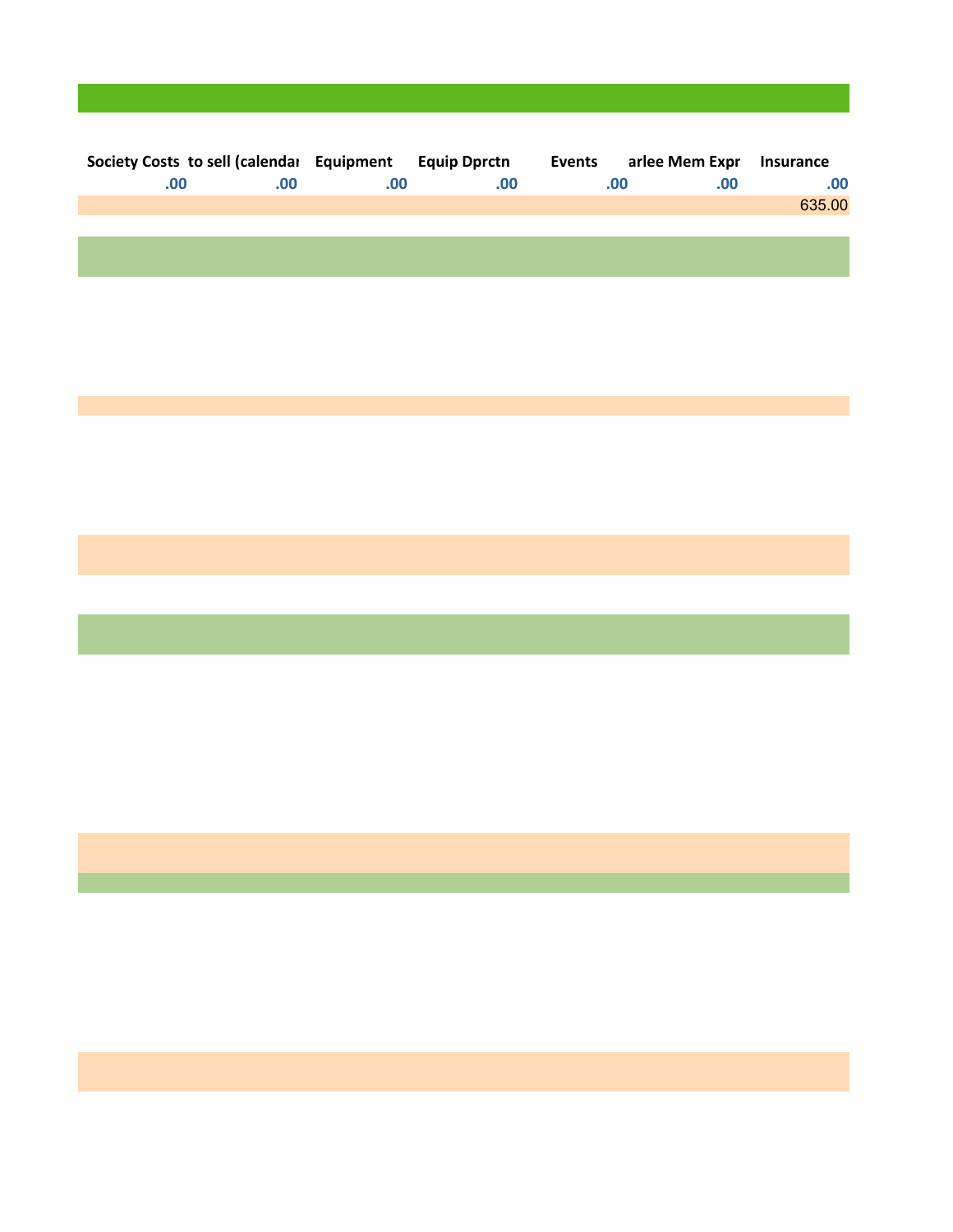

**Society Costs to sell (calendar Equipment Equip Dprctn Events arlee Mem Expr Insurance**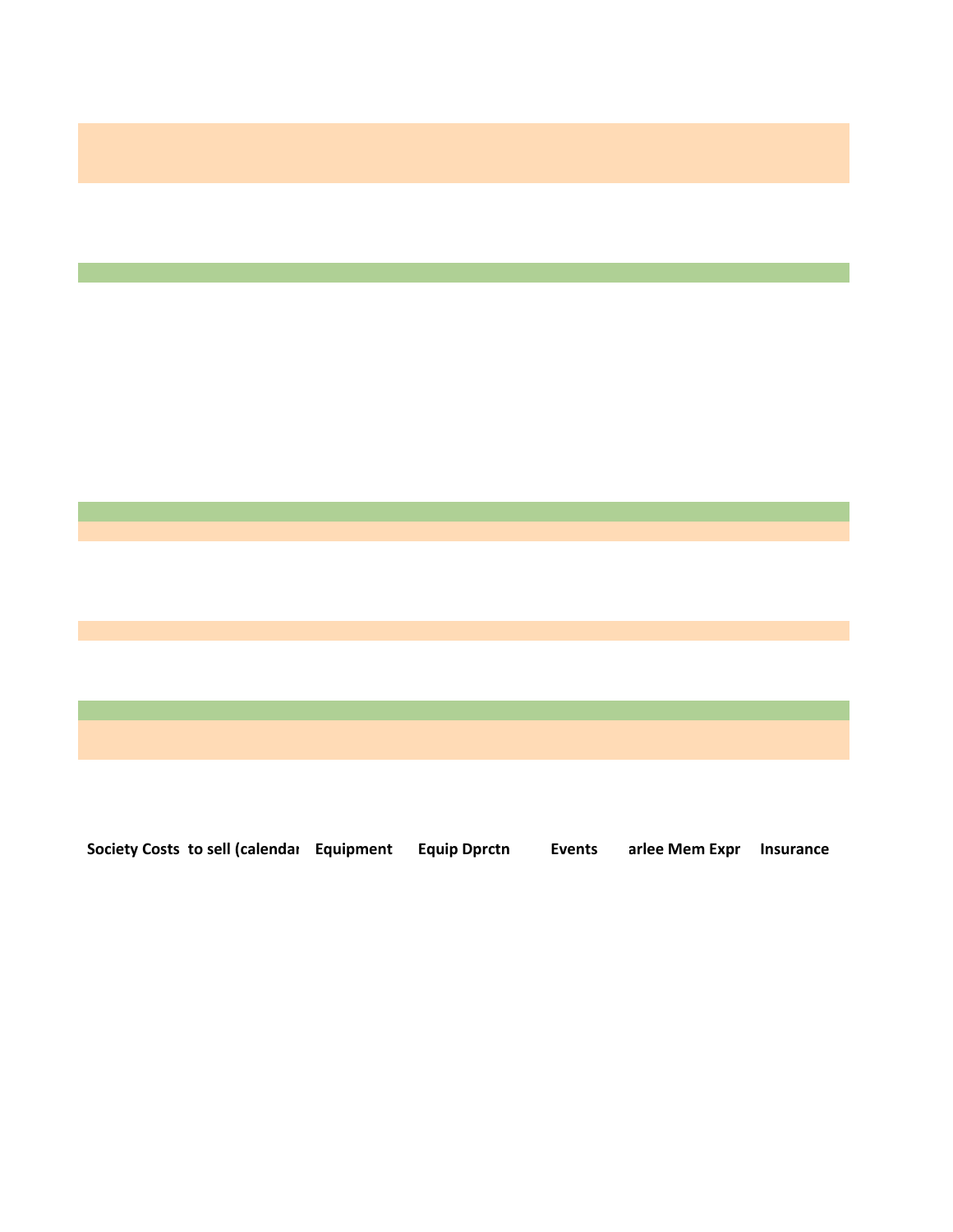| <b>EXPENSES</b><br>.00. | ISCU Fees Mtng Rm Rntl Othr Org Exp Office Exp<br>.00 | .00. | .00. | Newsletter OSPS Programs Prnt-Copy<br>.00. | 500.00 | $-111.73$ |
|-------------------------|-------------------------------------------------------|------|------|--------------------------------------------|--------|-----------|
|                         | 635.00                                                |      |      |                                            |        |           |
|                         |                                                       |      |      |                                            |        |           |
|                         |                                                       |      |      |                                            |        |           |
|                         |                                                       |      |      |                                            |        |           |
|                         |                                                       |      |      |                                            |        |           |
|                         |                                                       |      |      |                                            |        |           |
|                         |                                                       |      |      |                                            |        |           |
|                         |                                                       |      |      |                                            |        |           |
|                         |                                                       |      |      |                                            |        |           |
|                         |                                                       |      |      |                                            |        |           |
|                         |                                                       |      |      |                                            |        | $-111.73$ |
|                         |                                                       |      |      |                                            | 500.00 |           |
|                         |                                                       |      |      |                                            |        |           |
|                         |                                                       |      |      |                                            |        |           |
|                         |                                                       |      |      |                                            |        |           |
|                         |                                                       |      |      |                                            |        |           |
|                         |                                                       |      |      |                                            |        |           |
|                         |                                                       |      |      |                                            |        |           |
|                         |                                                       |      |      |                                            |        |           |
|                         |                                                       |      |      |                                            |        |           |
|                         |                                                       |      |      |                                            |        |           |
|                         |                                                       |      |      |                                            |        |           |
|                         |                                                       |      |      |                                            |        |           |
|                         |                                                       |      |      |                                            |        |           |
|                         |                                                       |      |      |                                            |        |           |
|                         |                                                       |      |      |                                            |        |           |
|                         |                                                       |      |      |                                            |        |           |
|                         |                                                       |      |      |                                            |        |           |

**Contract Contract State**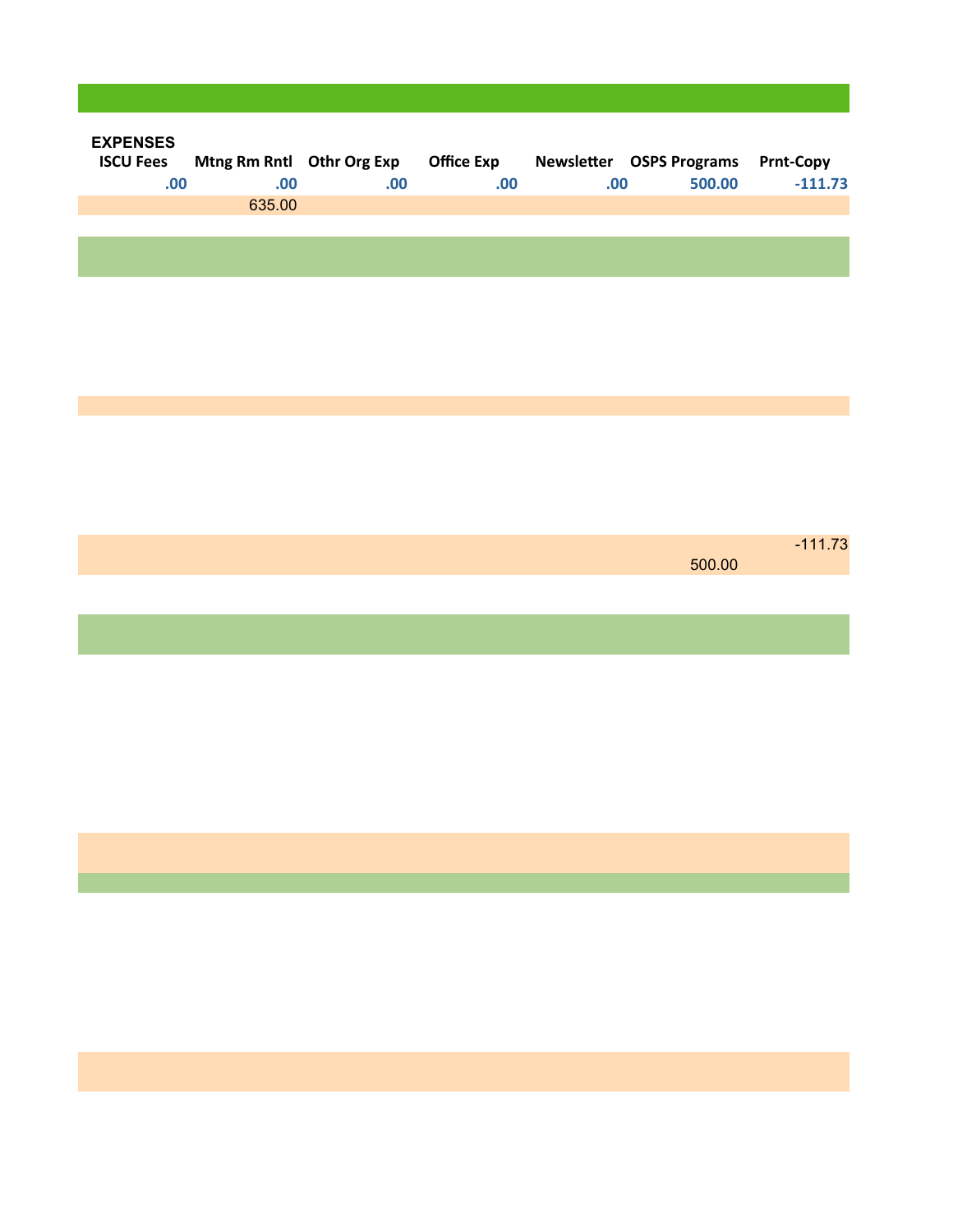

**ISCU Fees Mtng Rm Rntl Othr Org Exp Office Exp Newsletter OSPS Programs Prnt-Copy**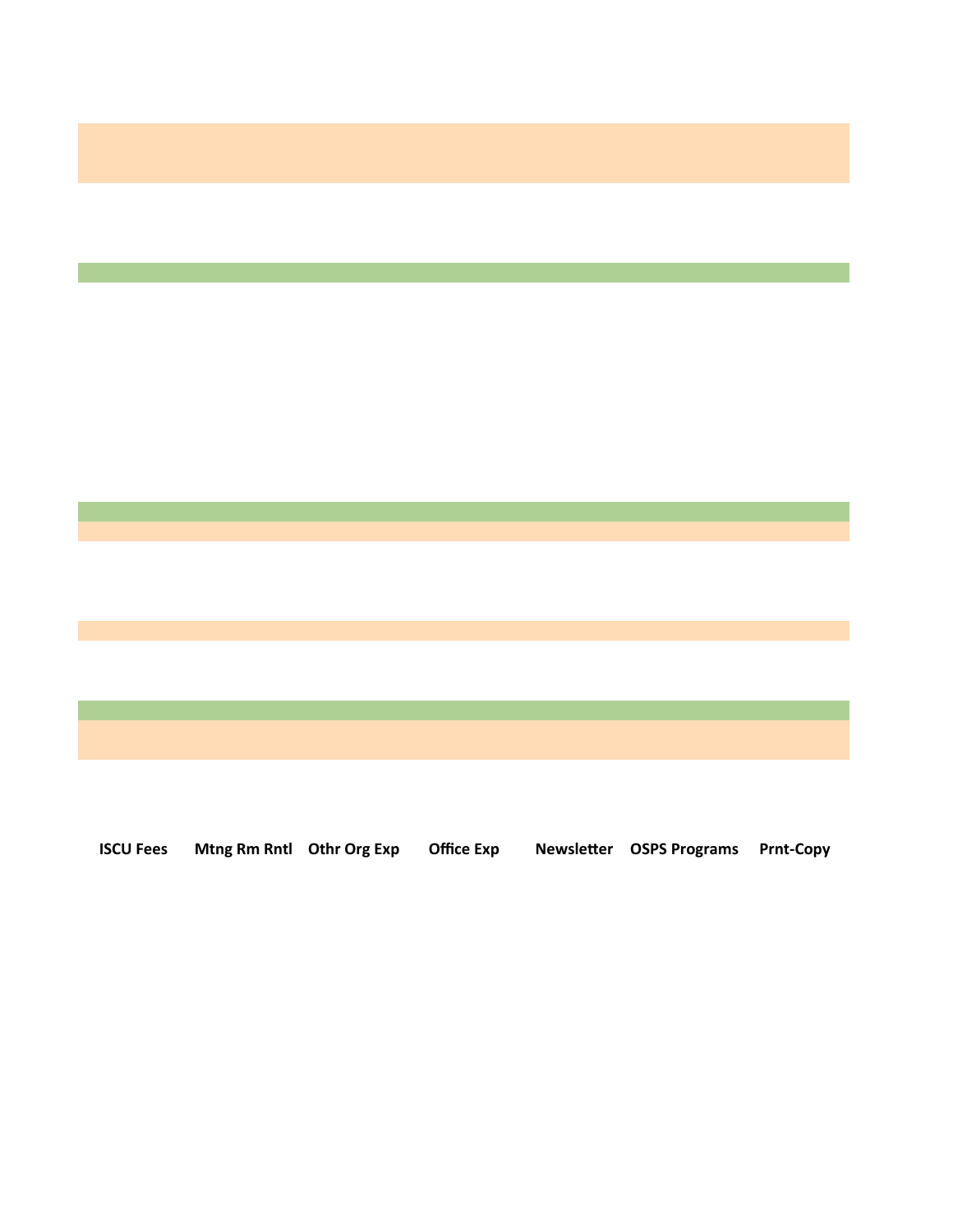| ofessional service / Manage Conmodation / milomains / posts SUM-EXPENSES |          |     |     |             |  |
|--------------------------------------------------------------------------|----------|-----|-----|-------------|--|
| $.00 \,$                                                                 | $.00 \,$ | .00 | .00 | 388.27 <    |  |
|                                                                          |          |     |     | -1.270.00   |  |
|                                                                          |          |     |     | $-611.73$ V |  |
|                                                                          |          |     |     |             |  |

| $-111.73$ |  |
|-----------|--|
| $-500.00$ |  |
|           |  |

.00